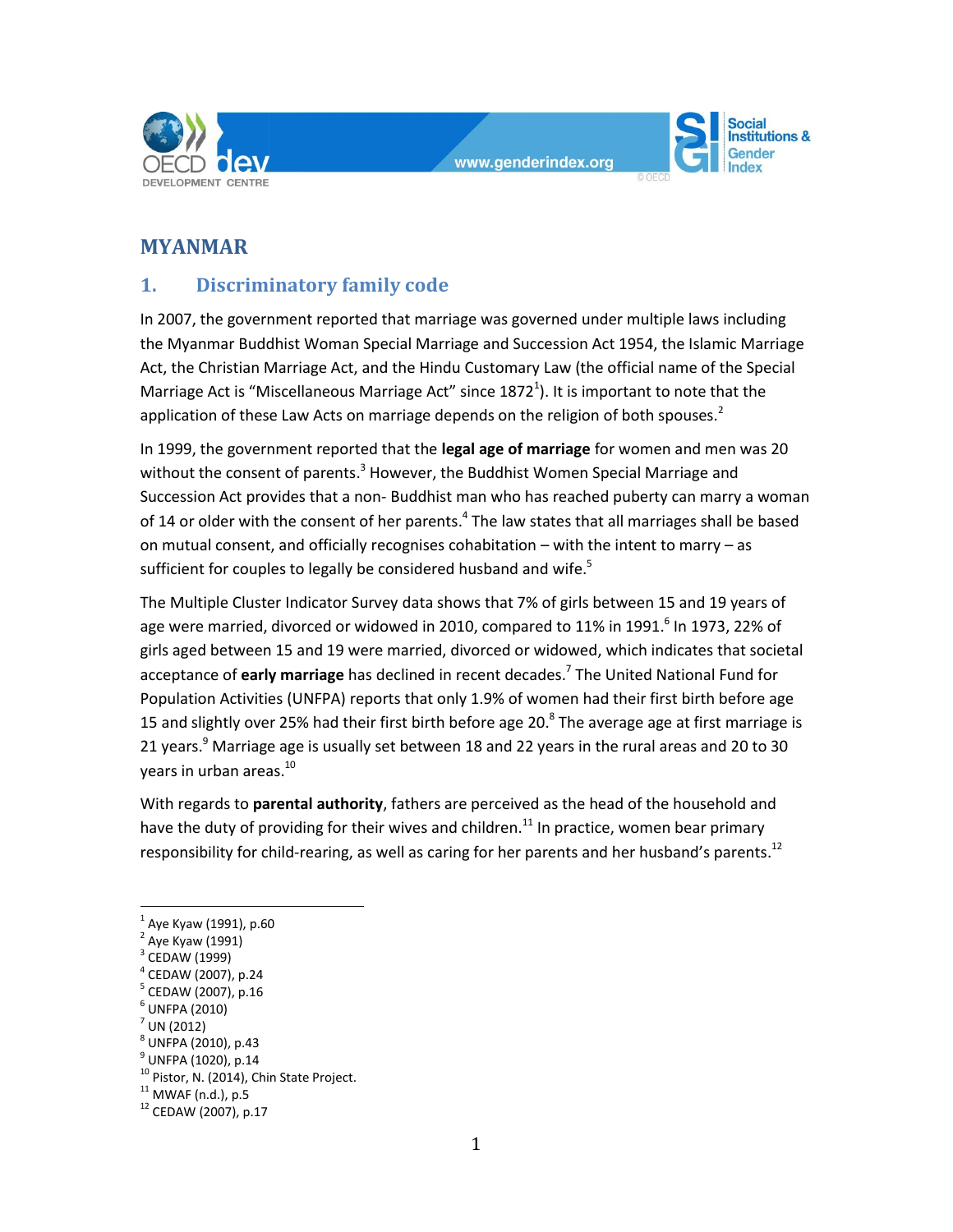In the event of **divorce**, it is common that custody of boys is awarded to the father and of girls to the mother, but the children may be consulted in the decision-making process. Very young children, regardless of sex, are usually placed in their mother's care.<sup>13</sup> There is no data available for the consultation of children in the decision-making processes in case of divorce of the parents.

The Government reported in 2007 that according to customary law, men and women are granted equal rights to **inheritance**, and claimed that there is no discrimination between men and women, husbands and wives, widows and widowers, sons and daughters, or grandsons and granddaughters.<sup>14</sup> However, women's NGOs report that discriminatory inheritance practices persist. For example, an example is provided of the Palaung traditions from the rural areas of Shan State that if a man dies, his property goes to his male relatives rather than his wife. In the event of divorce, a woman loses all jointly held property.<sup>15</sup>

In the Chin State and Shan State, inheritance laws are clearly benefiting men and discriminating women. The succession right of property in case of the death of the father (who is the head of household) is being transferred in a patrilineal way from the father to his oldest son; and in some areas, such as in the Chin State, to the youngest son for various traditional reasons. Daughters remain entirely outside of the succession line.<sup>16</sup> Notably, the inheriting son will bear the responsibility to take care of the property of his parents and the persons living in the same household and also pay the dowry for his brothers.<sup>17</sup>,<sup>18</sup>

### *More*

The practice of **dowry**, which requires men to propose to the spouse's parents and pay a dowry after agreement, is practiced in many areas in Myanmar. Traditionally, the dowry consists in presenting cattle but is increasingly being replaced by cash payment.<sup>19</sup>

Also, "**parcel practice**" was encountered in the Chin State but supposedly also in other States and Regions, especially the border areas. Through this marriage practice, young brides are sent to other countries to marry Chin men living abroad. The purpose of this practice is to improve the income situation of the spouses and to be able to send remittances back home to the remaining relatives. In many cases the spouses do not know each other before the marriage and many marriages are arranged by their relatives. In some cases, mostly of very poor women and households, women were forced to marry Burmese men living abroad and move to other countries.<sup>20</sup>

 $\overline{a}$ 

<sup>13</sup> CEDAW (1999), p.21

<sup>14</sup> CEDAW (2007), p.17

<sup>&</sup>lt;sup>15</sup> Women's League of Burma (2008), p.21

<sup>&</sup>lt;sup>16</sup> Pa Thang Khan Dal (2013),

<sup>&</sup>lt;sup>17</sup> Pistor, N. (2014), Chin State Project

<sup>18</sup> Pistor, N. (2013)

<sup>&</sup>lt;sup>19</sup> Pistor, N. (2014), Chin State Project. p.16ff

<sup>&</sup>lt;sup>20</sup> Pistor, N. (2014) Chin State Project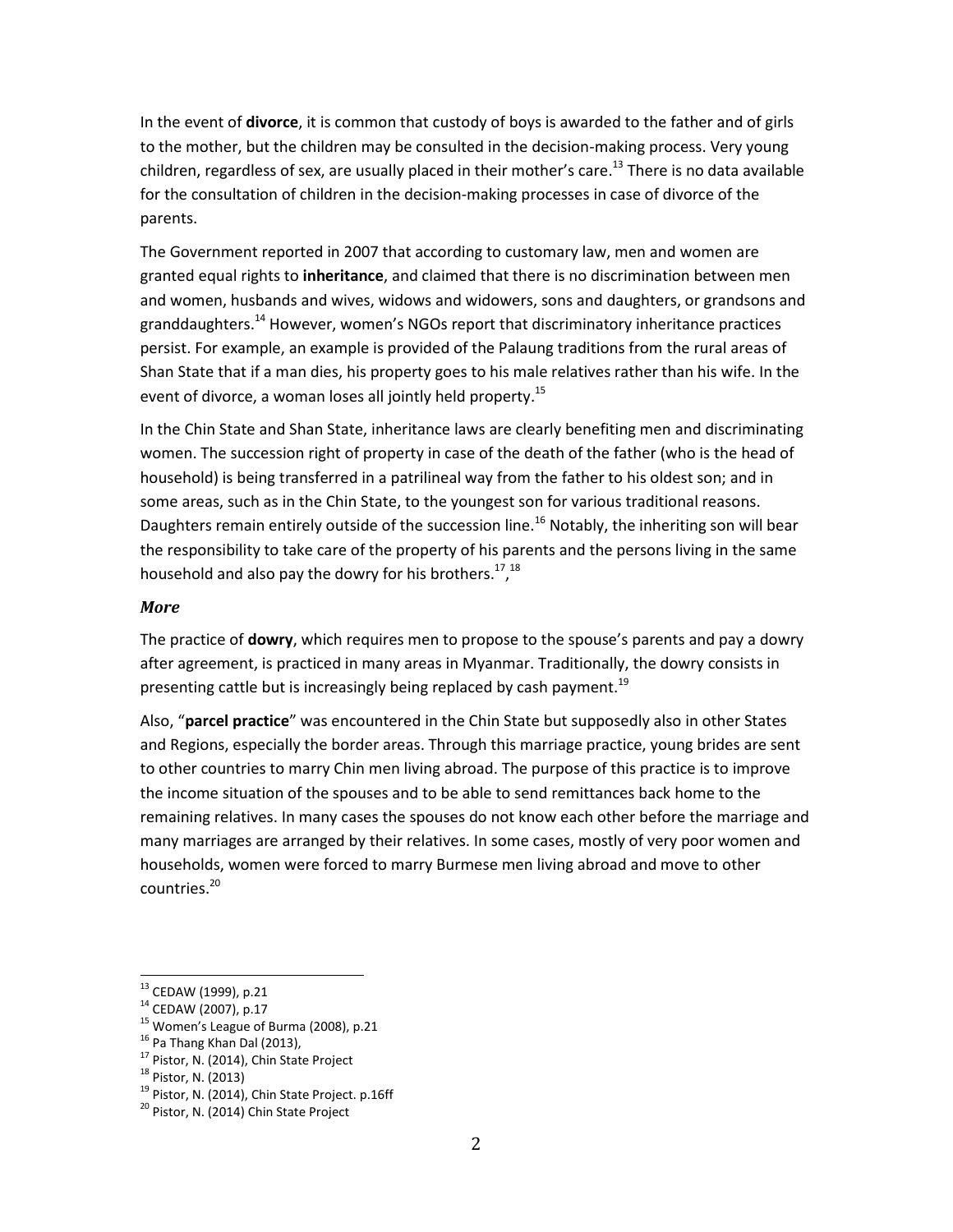**Polygamy** is permitted under Myanmar customary law, but is socially frowned upon and generally unpopular.<sup>21</sup> The Myanmar Women's Affairs Federation (MWAF) points out that in polygamous unions, the law stipulates that the second wife must be given an equal social status with the first wife.<sup>22</sup> In 2008, the United Nations Committee on Discrimination against Women (CEDAW) expressed concern that polygamy was not prohibited in Myanmar.<sup>23</sup> However, polygamy is generally uncommon, although there might be regional deviations from this norm, especially in areas with high Muslim population, like in Rakhine State. $^{24}$ 

Since 2013, a draft law to ban interfaith marriage has sparked controversial discussions in Myanmar. The law was supported of a (solely male) convention of 1,500 senior monks in Yangon, which would require a Buddhist woman to get permission from her family and the local authorities before marrying a man of a different religion. $^{25}$ 

Government reports are often not coherent with reports of civil society organizations. Especially, the Shadow report on CEDAW compiled by Women's League of Burma (WLB) provides data in contrast with the information provided by the government's machinery responsible for compiling the official CEDAW reports. It should be mentioned that customary law varies greatly in the States and Regions of the Union of Myanmar and that no research has been conducted in all (7) states and (7) regions on which regulations of customary law are being applied in the field of family law or family issues. $^{26}$ 

In terms of **divorce rights** for women, in many rural areas, divorce is possible for both spouses and can be realised simply through negotiation between the spouses. Often a local mediator will be asked to support the negotiations. For the divorce to be effectuated, the woman has to move out of the household, usually back to her parents' house. While marriage procedure will be officially registered and documented with a formal marriage certificate, there is often no formal divorce certificate being issued. Some people face difficulties to re-marry, especially after moving to other countries if they cannot bespeak of a formal divorce certificate. Depending on various circumstances, in some cases the dowry has to be paid back to the husband, e.g. if the couple has remained childless.<sup>27</sup>,<sup>28</sup>

# **2. Restricted physical integrity**

In 2013 the Government launched the first National Strategic Plan for the Advancement of Women (2012-2021), which includes a commitment to the development of norms and policies to address gender-based violence. However there is no information yet on concrete steps taken under the plan.<sup>29</sup>

 $\overline{a}$ 

 $21$  MWAF (n.d.)

<sup>22</sup> MWAF (n.d.), p.5

<sup>23</sup> CEDAW (2008), p.13

<sup>24</sup> Pistor, N. (2013),

<sup>&</sup>lt;sup>25</sup> Democratic Voice of Burma, (2013)

<sup>&</sup>lt;sup>26</sup> Pistor N. (2014), Chin State Project

<sup>&</sup>lt;sup>27</sup> Pistor, N. (2014), Chin State Project

<sup>28</sup> Pistor, N. (2013)

 $29$  The Irrawaddy (2013), 7 October 2013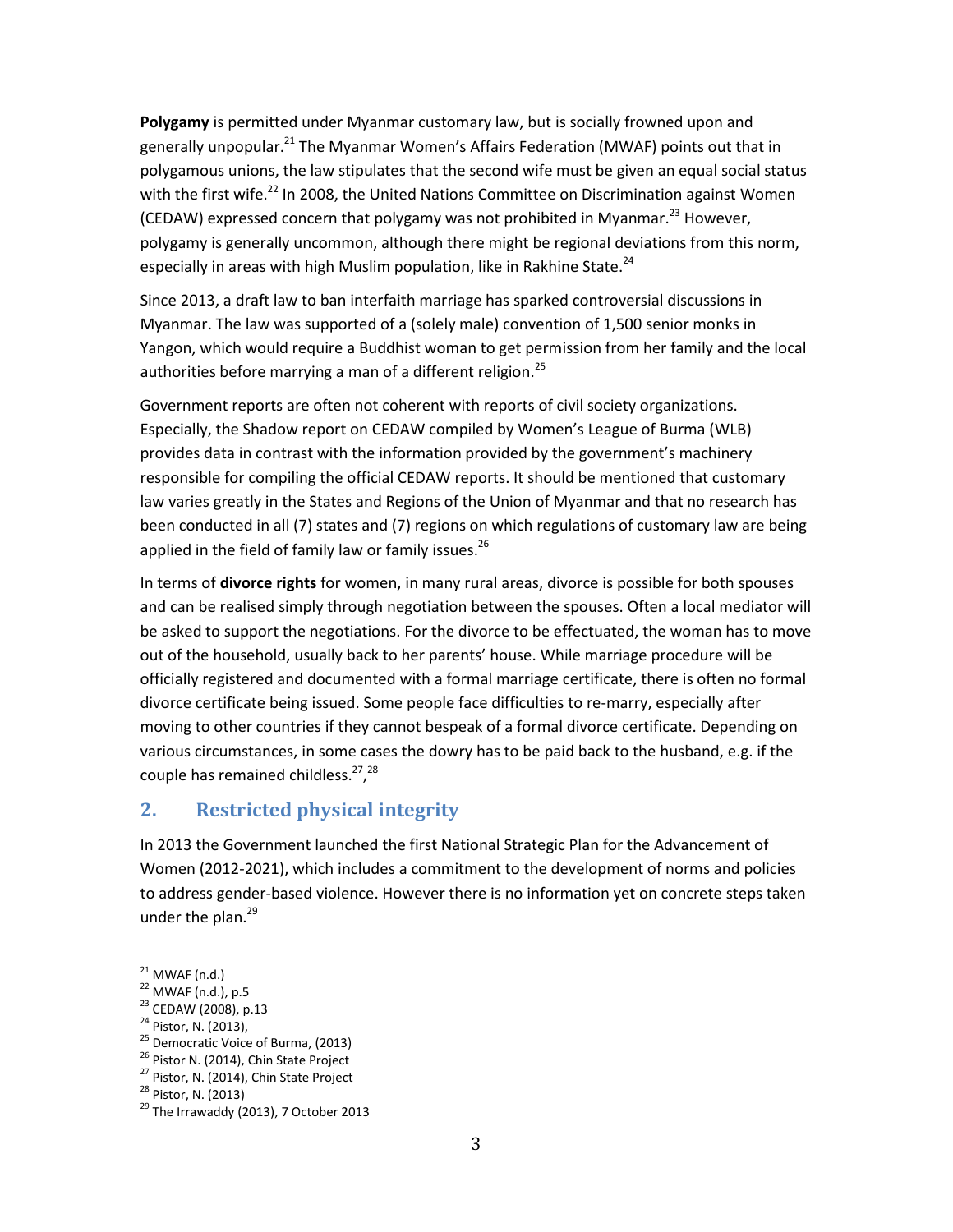There are no specific laws prohibiting **domestic violence**, although there are laws related to committing bodily harm against another person.<sup>30</sup> There is no prevalence data on spousal violence; however the United Nations Committee on Discrimination against Women (CEDAW) expressed its concern in 2008 over "widespread domestic violence and sexual violence, including rape".<sup>31</sup> Since 2012, an Anti-Domestic Violence Law is being drafted by the Ministry of Social Welfare, Relief and Resettlement and in collaboration with GEN (Gender Equality Network); the law is drafted in accordance with the objectives of the National Strategic Plan for the Advancement of Women.<sup>32</sup>

One national survey from 2005 found that 69% of those surveyed had experienced one or more incidents of domestic violence by their intimate partners in the past 12 months. Despite these high prevalence rates, the same survey found that 93% of the victims surveyed did not seek any formal actions following the violence.<sup>33</sup>

The rates of domestic violence are higher for women and girls from ethnic minorities. One local women's NGO reported that 9 out of 10 Palaung women, an ethnic group living mainly in rural areas of northern Shan State, have experienced or seen physical violence within families. For 62% of respondents, this occurs on a daily basis. The survey also found that only a quarter of respondents knows about human rights and women's rights, while three quarters believe domestic violence is "a purely domestic affair which should be solved within the home."<sup>34</sup>

In theory **rape** is prohibited under the Penal Code.<sup>35</sup>If the victim is under the age of 14, sexual intercourse is considered rape with or without consent. Spousal rape is not a crime unless the wife is under  $14^{36}$  However, sexual violence against women is reported to be one of the most pressing human rights violations in Myanmar. Although there is no official prevalence data, nongovernment organisations report that women suffer high levels of violence committed by family members, the community and particularly by the state.<sup>37</sup> Women's experiences of violence have been exacerbated by armed conflict and displacement.<sup>38</sup>

Violence at the hands of the State actors is reported to be a chronic problem, particularly in ethnic areas. In 2009, one women's organisation documented more than 4,000 cases of rape, killings, torture, and forced labour in more than 190 villages by government troops from more than 40 government army battalions. Young women and girls are particularly vulnerable to violence.<sup>39</sup> According to UNICEF Myanmar, 150 cases of rape of women and girls were reported in Yangon in 2004-2005, half of whom were younger than 15 years of age.<sup>40</sup> It is reported that

 $\overline{a}$ 

<sup>34</sup> Palaung Women's Organisation (2011)

<sup>&</sup>lt;sup>30</sup> US Department of State

<sup>31</sup> CEDAW (2008), p.6

<sup>&</sup>lt;sup>32</sup> Minoletti, P. (2014), p.18

<sup>&</sup>lt;sup>33</sup> Nilar Kyu et al. (2005)

<sup>35</sup> CEDAW (2008a), p.5

<sup>&</sup>lt;sup>36</sup> US State Department (2013)

 $37$  Women of Burma (2008), p.3

<sup>38</sup> CEDAW (2008b), p.6

<sup>&</sup>lt;sup>39</sup> Women's League of Burma (2008), p.75

 $40$  Ni Hla, New (2006)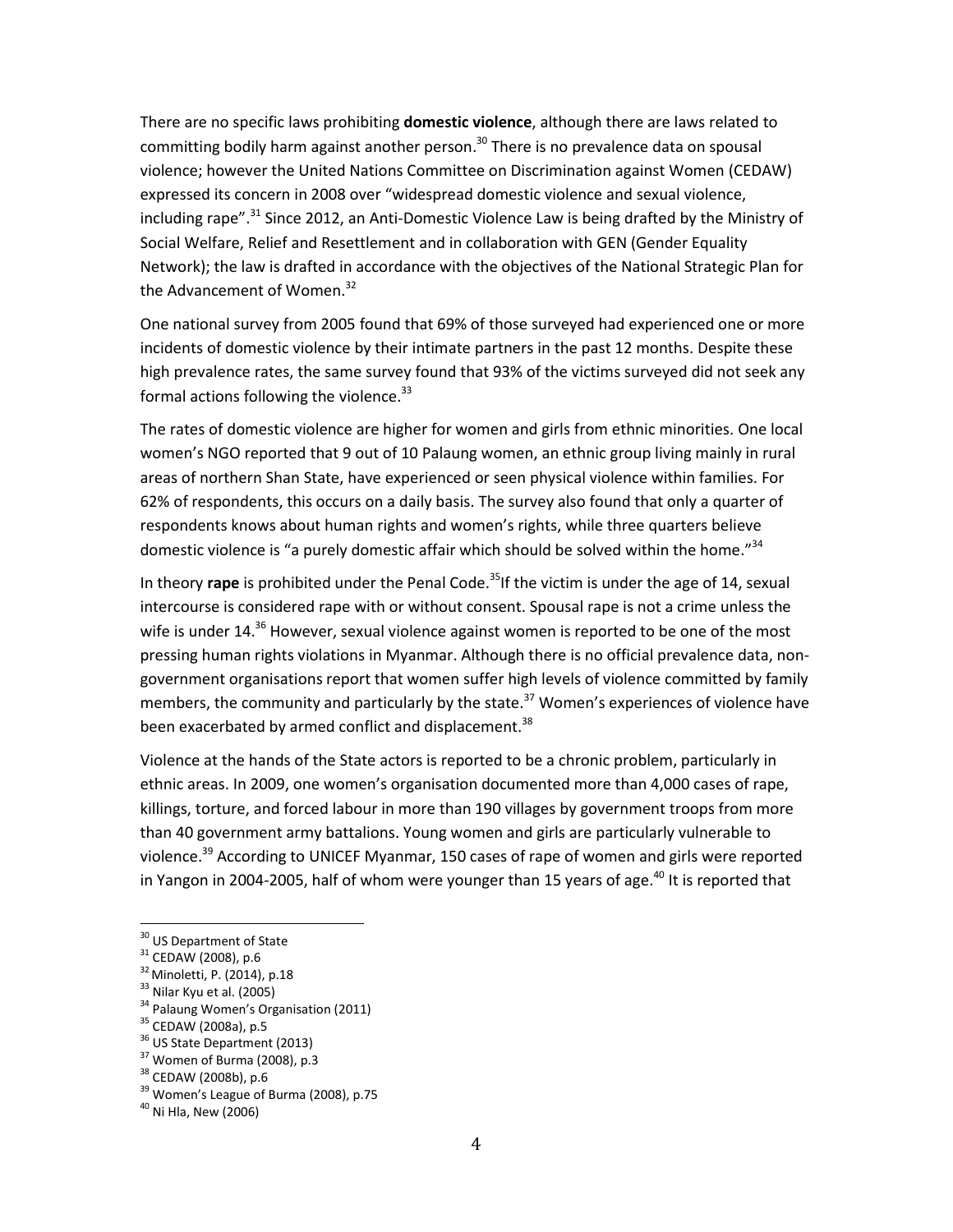rape is used in a systematic, widespread and structural way as a military strategy to humiliate and intimidate rebels and opposition groups, the majority of which are ethnic minority women.<sup>41</sup> Women's organisations report that women are systematically raped on a daily basis when they are used as forced labour, when taken as guides for the military, when carrying out daily chores such as collecting vegetables for cooking, when looking after cattle in their fields, gathering firewood or bamboo shoots outside their village, or walking to markets and nearby villages. There are a number of reports of women being killed after rape.<sup>42</sup> Rape reports were published by ethnic women in Burma including the Shan, Mon, Karen, Palaung, and Chin, as well as by Refugees International: they document sexual and other forms of violence against women systematically perpetrated by the junta and even identify perpetrators, give relevant dates and the battalion numbers of the rapists.<sup>43</sup> Yet, despite the evidence, the failure of the Government to hold State agents accountable has led to what the UN Special Rapporteur has called a "culture of impunity" for gender-based violence.<sup>44</sup> Further, the Constitution of Burma enacted in 2008 includes a provision that provides amnesty for all members of the regime for all crimes, which leaves women without proper access to justice in the event they experience violence at the hands of the military regime.<sup>45</sup> The Women's League of Burma reported in 2014 that the military in Myanmar is still using rape as a weapon of war, with more than 100 women and girls raped by the army since a 2010 election brought about a nominally civilian government that has pursued rapprochement with the West. $46$  A case of inter-racial rape was also one of the sources of the recent conflict in Rakhine state in early 2013.<sup>47</sup>

The Penal Code prohibits **sexual harassment** and imposes fines or up to one year's imprisonment.<sup>48</sup> However, NGOs report that sexual harassment in public spaces is a common issue; and that feelings of guilt, shame and the fear that people will look down on them and gossip about them prevented reporting.<sup>49</sup>

**Female genital mutilation** (FGM) is reportedly not practiced in Myanmar. There is no data available and no research being undertaken yet on this issue.

#### *More*

 $\overline{\phantom{a}}$ 

**Trafficking** within and from Myanmar is reported to be a significant problem in Myanmar. Women and girls, particularly from ethnic minority groups, are trafficked to China and Thailand. Young women and girls are at the highest risk of trafficking for sexual exploitation.<sup>50</sup> In 2013 the US State Department's Trafficking in Person's Report found that the Government of Burma does not fully comply with the minimum standards for the elimination of trafficking. The report

 $41$  Women's League of Burma (2008), p.75

<sup>42</sup> Women's League of Burma (2008), p.75

<sup>&</sup>lt;sup>43</sup> WLB shadow report

<sup>44</sup> CEDAW (2007), p.50

<sup>&</sup>lt;sup>45</sup> Global Justice Centre (2008)

<sup>46</sup> Women's League of Burma (2014)

<sup>47</sup> Democratic Voice of Burma (2012)

<sup>48</sup> US Department of State (2013)

<sup>&</sup>lt;sup>49</sup> Women of Burma (2008), p.69

 $50$  US State Department (2013b)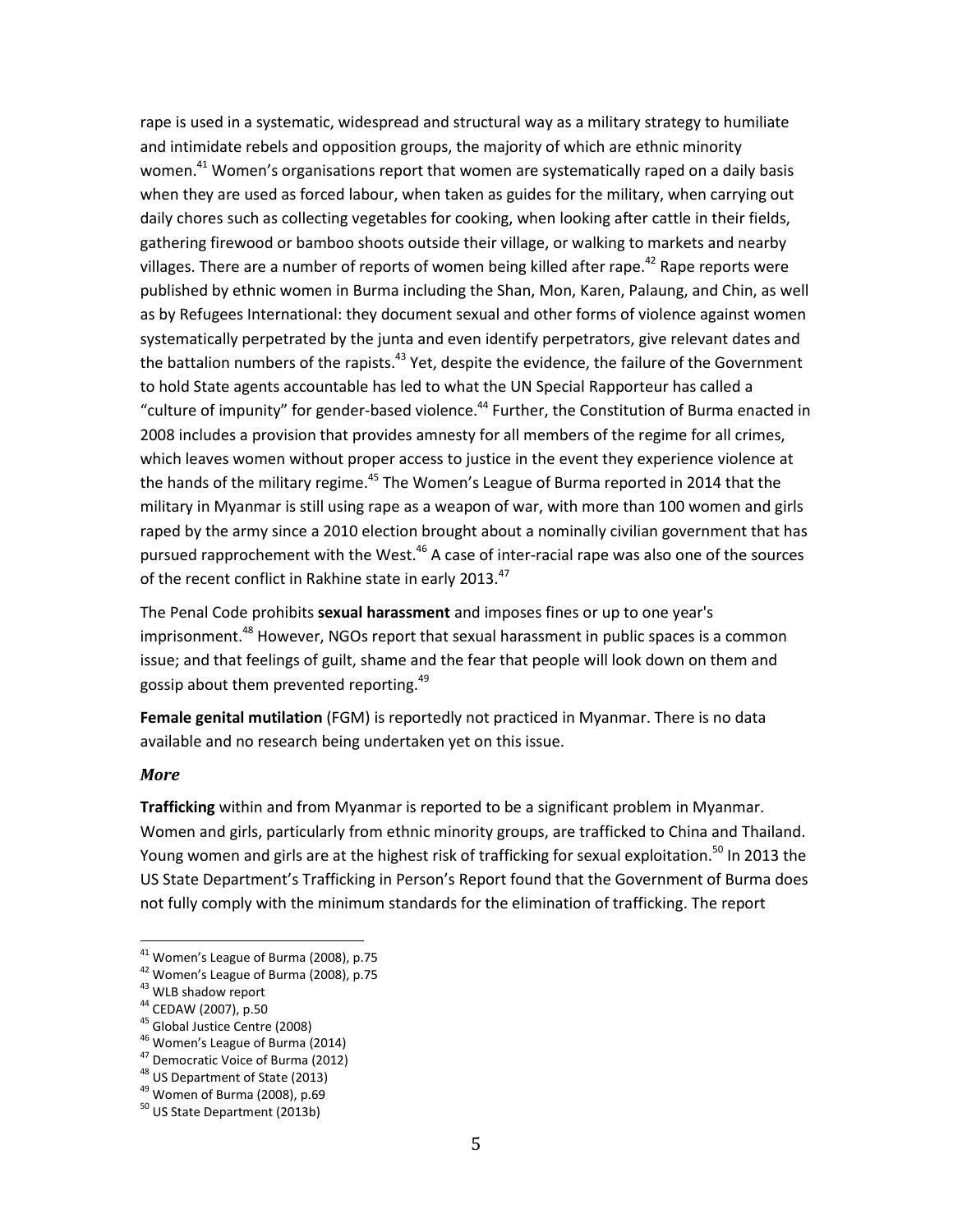claimed that victim protection efforts remained inadequate; and that the lack of specialized services and rehabilitation efforts, as well as weak local-level coordination between police and social welfare officials, undermined its ability to successfully prosecute and punish trafficking offenders. <sup>51</sup>

Limitations on women's reproductive rights also infringe upon women's physical integrity in Myanmar. **Abortion** is only legal to save a woman's life.<sup>52</sup> Any person performing an abortion in other circumstances is subject to up to three years' imprisonment and/or payment of a fine.<sup>53</sup> The latest survey by the UNICEF and the Department of Health in 2005 found that Myanmar's maternal mortality ratio is persistently high at 316 per 100,000 live births. Nearly 10% of all maternal deaths are abortion-related.<sup>54</sup> Another government survey found that the proportion of married women who use modern contraceptive methods has increased from 32% in 2001 to 38% in 2007. In urban areas, 49% of married women use modern contraception, compared to only 34% of rural women. Modern **contraceptives** such as the birth control pill are also more widely available and easier to access in urban areas. The survey also found that 18% of married women had an unmet need for contraception for either preventing or spacing births while a 2010 Survey found that 205% of women had an unmet need for family planning.<sup>55</sup>

## **3. Son bias**

The male-to-female **sex ratio** at birth is 1.06 and in the working age population (15-64) it is  $1.04.<sup>56</sup>$ 

There is no evidence to suggest that Myanmar is a country of concern in relation to **missing women**.

## *More*

UNICEF data on primary school enrolments does not indicate son preference in access to primary education, although slightly more males than females attend secondary education.<sup>57</sup> There is no sex-disaggregated data on child labour, but as noted in the previous section, girls are particularly vulnerable to trafficking for sexual exploitation and sexual violence.

Traditionally, the oldest daughter has the responsibility to stay at home and take care of the household, parents getting older, and younger siblings. Often, the oldest daughter drops out from school at an early age in order to serve the family needs.<sup>58</sup>,<sup>59</sup>

<sup>51</sup> US State Department (2013b)

<sup>52</sup> UNDESA (2013)

<sup>&</sup>lt;sup>53</sup> United Nations Population Division (2013)

<sup>54</sup> UNFPA (2010), p.3

<sup>55</sup> UNFPA (2010), p.67; OECD (2014), Gender, Institutions and Development Database, http://stats.oecd.org

<sup>56</sup> CIA (2014)

 $57$  UNICEF (n.d.)

<sup>&</sup>lt;sup>58</sup> Pistor, N. (2014), Chin State Project

<sup>&</sup>lt;sup>59</sup> Pistor, N. (2013)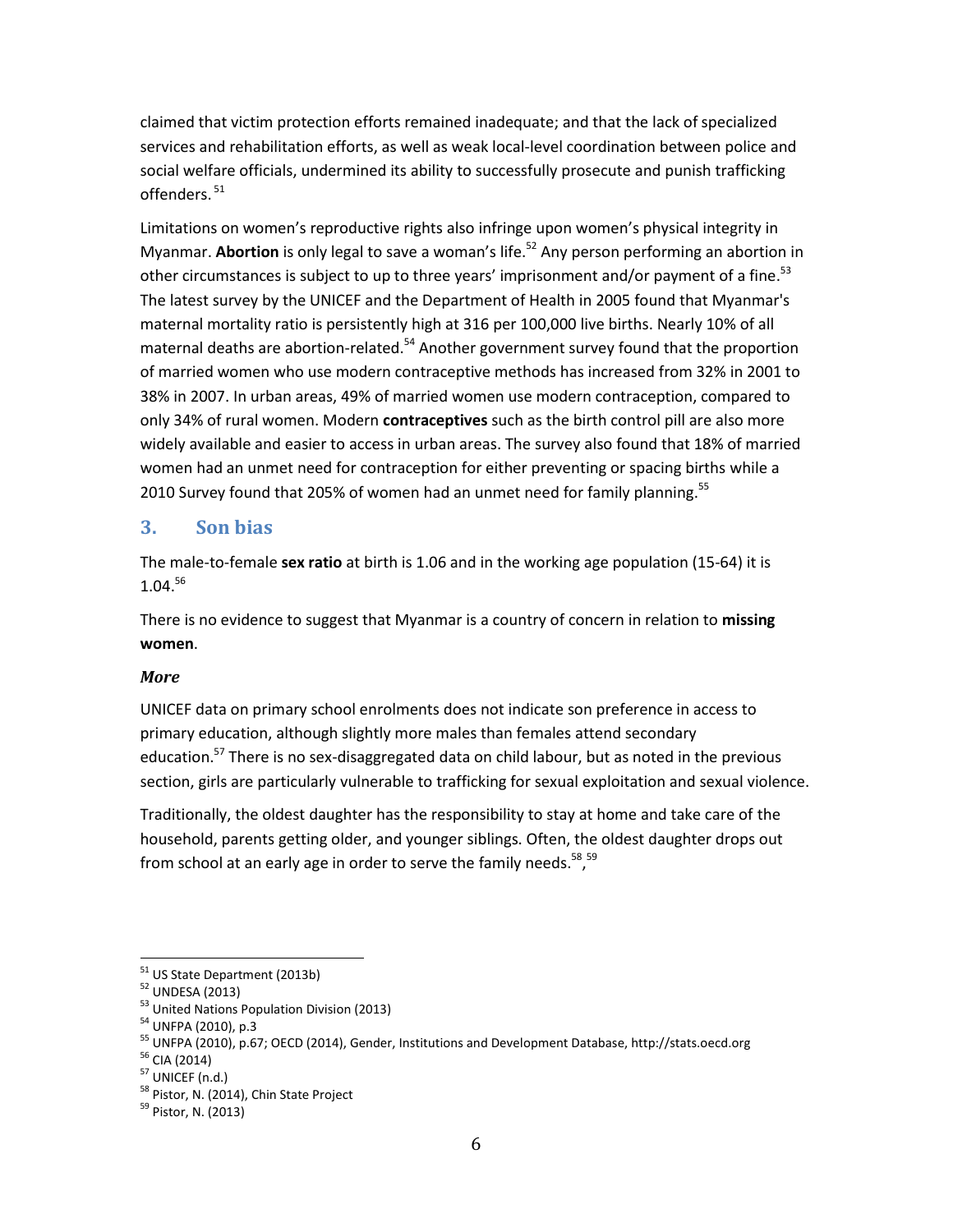## **4. Restricted resources and assets**

There is a lack of data on the law regarding women's **access to land**; however land could be considered property and subject to the legal provisions described below. There is also no data on women's land ownership. There are reports that women are victims of confiscation of land by the regime for military bases and income-generation projects.<sup>60</sup>

Confiscations of land or any other kind of land loss commonly affect both spouses as well as any person living in the same household. Although there is no accurate data on female and male ownership, data suggests that there are far more men possessing a formal land title than women.<sup>61</sup>

The processes of land registration and land ownership are often long and tedious since in most areas there is no documented cadaster system (which would be the basis for clarifying the status of ownership of any land plot).  $62, 63$ 

Women also have equal rights as men to acquire, administer and dispose of **non-land assets**, such as property.<sup>64</sup> In marriage, women jointly own the property accumulated during the period of marriage together with their spouses. The Government reported that the Married Women's Property Act protects the rights of married women contract and insure property.<sup>65</sup> However, in practice NGOs report that under customary traditions, the husband typically makes decisions about selling family property, and upon divorce women often leave the marital home to their former husbands.<sup>66</sup>

According to Union Law, women and men enjoy equal rights to acquire, administer and sell their property according to the legal framework. The status of marriage automatically results in joint property ownership of such property accumulated during the marriage period of the spouses. The Married Women's Protection Act further protects women's property rights by explicitly stating the right of a married woman to contract a policy of insurance to ensure her separate ownership of property as well as the enjoyment of benefits thereof as if she was not married.<sup>67</sup>

The Government reports that women and men have equal **access to financial services**, including legal rights to apply for bank loans and engage in other types of contracts.<sup>68</sup> It also reports that there are a number of micro credit schemes: for example, the 2006 scheme specifically targeted women by providing temporary loans of MMK 72.4 million (USD 11 million) to a total of 8,608 women.<sup>69</sup> However, non-government women's organisations report that women have complained that they are financially exploited, as the schemes charge women interest on the

 $^{60}$  United Nations Human Rights Council (2010a), para 65

<sup>&</sup>lt;sup>61</sup> Pistor, N. (2014), Chin State Project

<sup>&</sup>lt;sup>62</sup> Pistor, N. (2014), Chin State Project

<sup>63</sup> Pistor, N. (2013),

<sup>64</sup> CEDAW (1999), p.21

<sup>65</sup> CEDAW (1999), p.19

<sup>66</sup> Women of Burma (2008), p.21

<sup>67</sup> CEDAW (1999), p. 19.

<sup>68</sup> CEDAW (1999), p.19

<sup>&</sup>lt;sup>69</sup> CEDAW (2007), p.44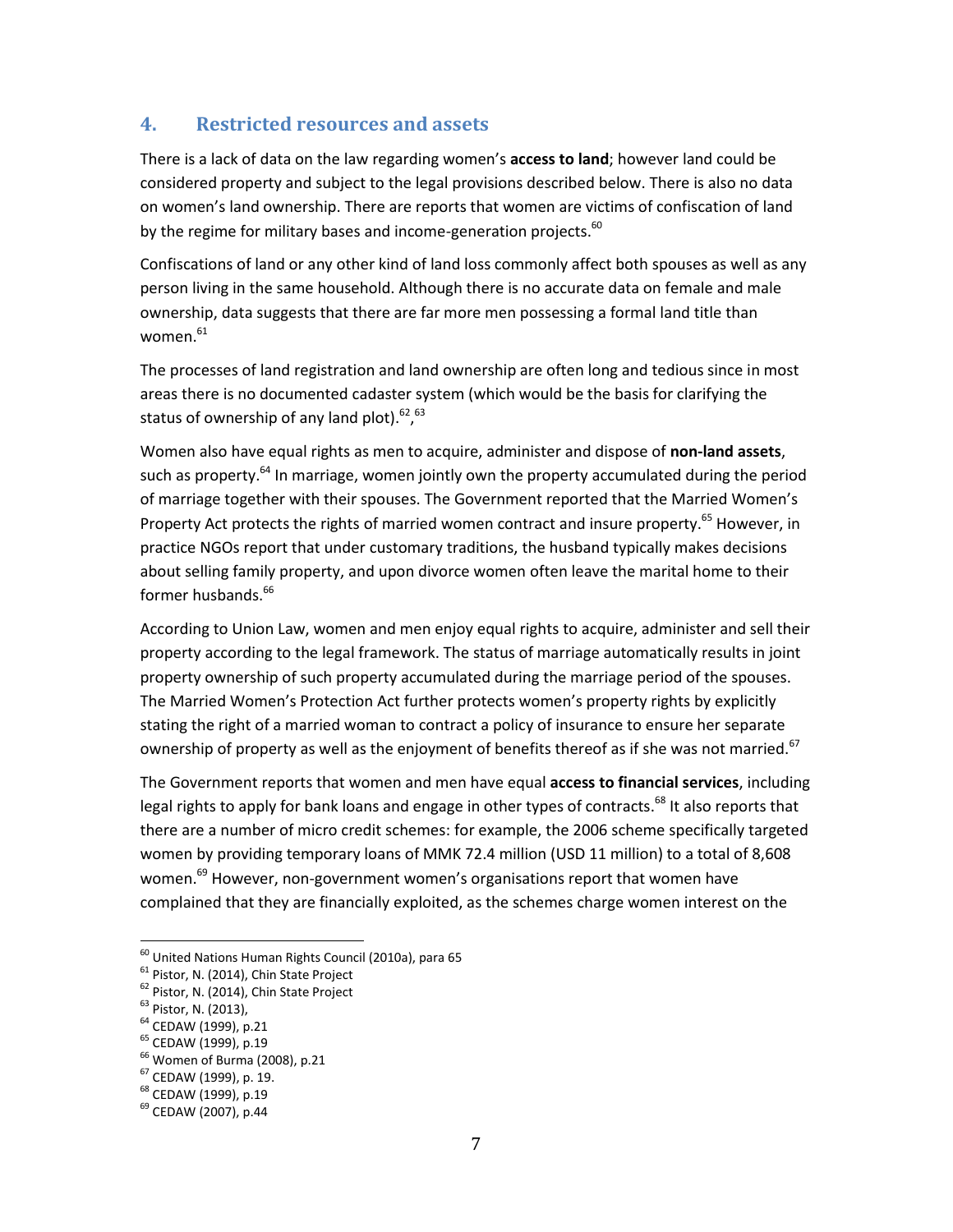loans at the same rates as the moneylenders and the individuals running the schemes profit from the interest. Further, women who are unable to pay are threatened with arrest.<sup>70</sup> There is no data on women's access to institutional loans or bank accounts.

# **5. Restricted civil liberties**

Civil liberties are quite restricted for all citizens in Myanmar.<sup>71</sup> Freedom of movement and **access to public space** for women is very limited. As noted in the physical integrity section, women's freedom of movement is disproportionately curtailed by the threat of violence, particularly from the military. The Government also hinders or restricts international travel for young women under the age of 25, partly to address the problem of human trafficking.<sup>72</sup>According to the US Department of State, the government also controls the movement of all Muslim *Rohingyas* (men and women), who are not considered to be citizens. 73

Women's movements and organisations are severely restricted in Myanmar. In 2008, the United Nations Committee on Discrimination against Women (CEDAW) expressed concern that women's civil society organisations experience constraints in being able to advocate or openly comment on government policy. The registration process can be lengthy and difficult to follow, in particular for smaller NGOs. In addition, 4-monthly reports have to be submitted to the Government by every registered organization as officials might randomly visit and check on the organization. 74

Additionally, women's rights defenders have faced serious reprisals for their actions, and NGOs have documented numerous cases of activists that have been arrested following their attempts to seek justice for sexual violence committed by State actors.<sup>75</sup> However, in 2013 a new Law on Civil Society Organizations was enacted.<sup>76</sup> Since then, NGOs and CSOs have the possibility to be formally registered. Many NGOs and especially women's NGOs and CSOs are currently in the process of transferring back from their exile to Myanmar.

Women's **political participation** is restricted. The Constitution reserves 25% of seats in the legislature as well as key ministerial positions to the all-male military.<sup>77</sup> Women remain significantly under-represented in political life as there is no **quota** for women at the national or sub-national levels. Women hold 6% of parliamentary seats.<sup>78</sup>

The prominent female pro-democracy leader, Aung San Suu Kyi, had various restrictions placed on her activities since the late 1980s. She was released in 2010 following the elections.<sup>79</sup> Aung San Suu Kyi is currently the leader of the opposition movement and is striving to run for

 $70$  Women's League of Burma (2008), pp.25-26

 $71$  US Department of State (2013)

<sup>72</sup> US Department of State (2013)

<sup>&</sup>lt;sup>73</sup> US Department of State (2013)

<sup>74</sup> Local Resource Centre (2012)

<sup>75</sup> Women's League of Burma (2008), p.73

<sup>76</sup> The Irrawady (2013), 21 October 2013

<sup>77</sup> Global Justice Centre (2012), p.1

<sup>78</sup> OECD (2014), *Gender, Institutions and Development Database*, [http://stats.oecd.org](http://stats.oecd.org/)

 $79$  BBC (n.d)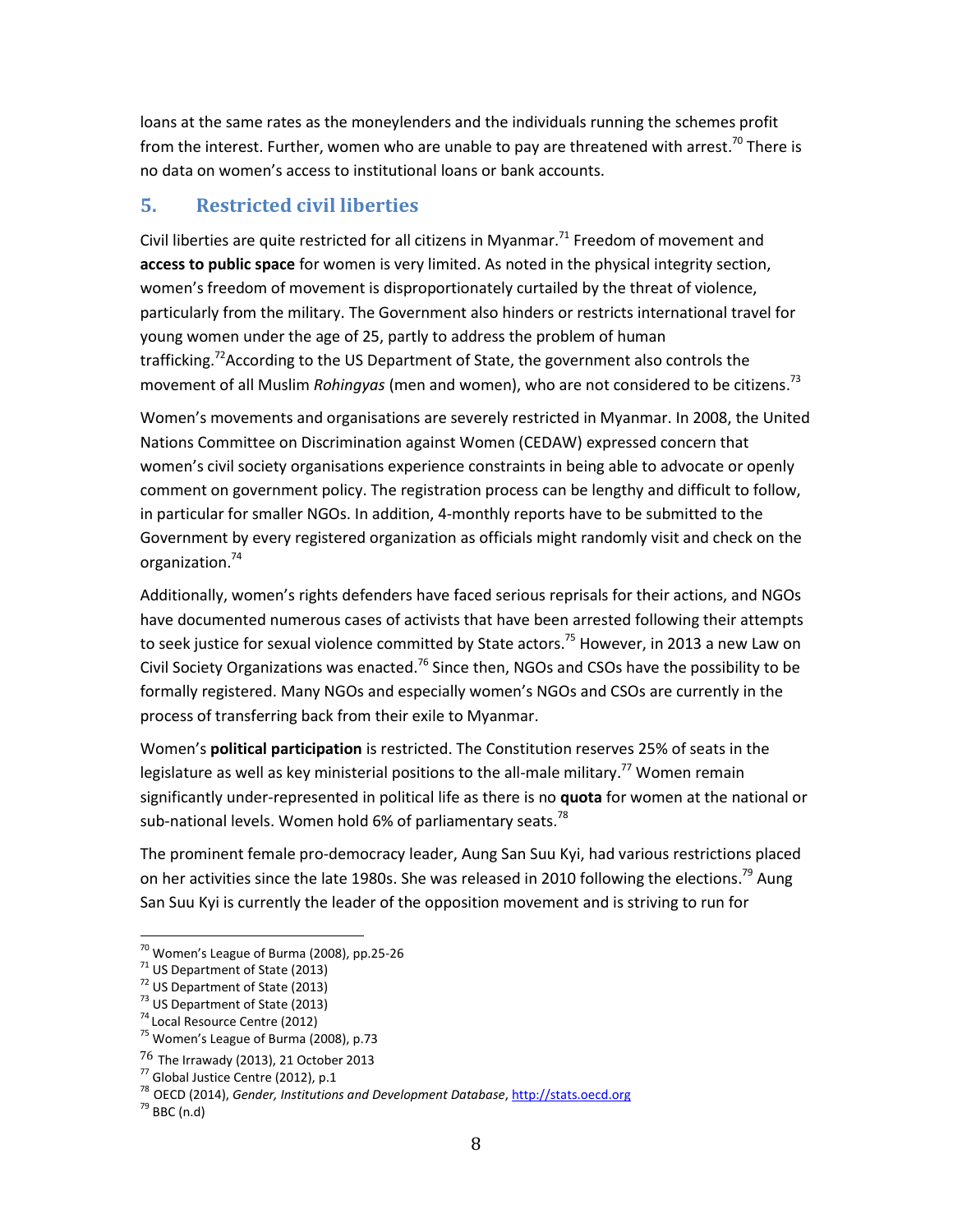candidate for the upcoming general elections in 2015. In order for her to be elected president of the Union of Myanmar, Article 59 (f) of the Constitution of 2008 would have to be amended as the provision prohibits any person who "he himself, one of the parents, the spouse, one of the legitimate children or their spouses […] owe(s) allegiance to a foreign power […]" from becoming president. Since Aung San Suu Kyi's legitimate children have British citizenship, this provision would ban her from becoming president. A constitutional amendment or the drafting of a new constitution are currently being discussed in Parliament.<sup>80, 81</sup>

### *More*

In terms of workplace rights, the Government reports that women and men have equal opportunities without discrimination in employment under the Law Defining the Fundamental Rights and Responsibilities of Workers. This includes the right to equal pay between women and men. The Government reports that women have paid **maternity** benefits under the Leaves and Holidays Act and the Social Security Act, of either three months starting from the first day of the leave or six weeks from the date of delivery.<sup>82</sup> However there is no evidence of the successful implementation of these laws.

<sup>&</sup>lt;sup>80</sup> Government of Myanmar (2008)

 $81$  James, H.(2005)

<sup>82</sup> CEDAW (2006), p.15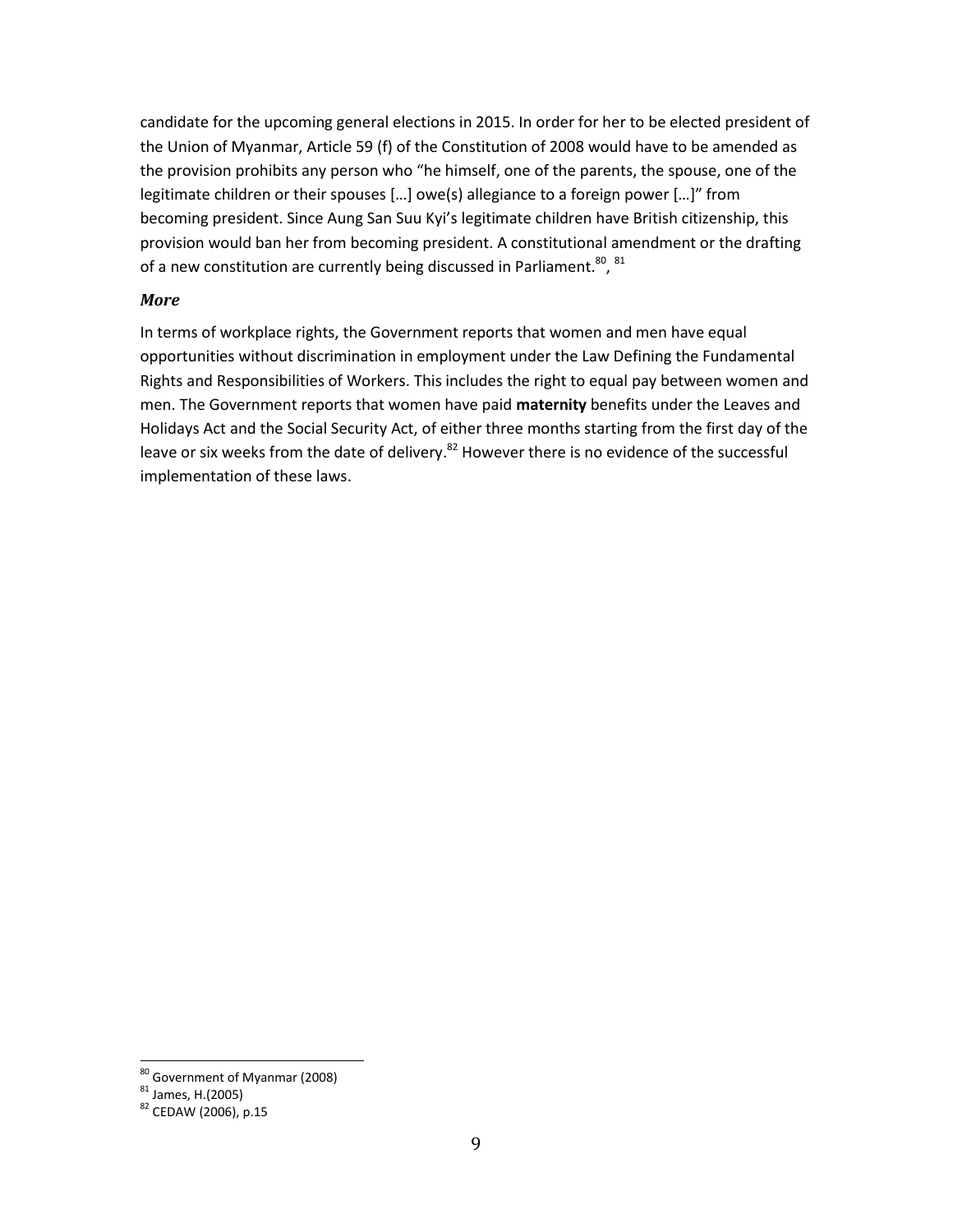# **Sources**

Aye Kyaw (1991), Religion and family law in Burma, Southeast Asia Program Fellow Cornell University, available online: [http://www.siamese-](http://www.siamese-heritage.org/jsspdf/1991/JSS_080_2e_AyeKyaw_ReligionAndFamilyLawInBurma.pdf)

[heritage.org/jsspdf/1991/JSS\\_080\\_2e\\_AyeKyaw\\_ReligionAndFamilyLawInBurma.pdf](http://www.siamese-heritage.org/jsspdf/1991/JSS_080_2e_AyeKyaw_ReligionAndFamilyLawInBurma.pdf) (accessed 09.02.2014).

BBC (n.d.) 'Burma Country Profile', [http://news.bbc.co.uk/1/hi/world/europe/country\\_profiles/1300003.stm,](http://news.bbc.co.uk/1/hi/world/europe/country_profiles/1300003.stm) accessed March 2014.

Burma Lawyer's Council (n.d.) 'A grim perspective for Burmese of women', [http://www.socwatch.org/node/11603,](http://www.socwatch.org/node/11603) accessed March 2014.

CEDAW (United Nations Committee on the Elimination of Discrimination against Women) (1999), Consideration of Reports Submitted by States Parties Under Article 18 of the Convention on the Elimination of All Forms of Discrimination against Women: Myanmar, Initial Report of States Parties, CEDAW/C/MMR/1, CEDAW, New York, NY.

CEDAW (United Nations Committee on the Elimination of Discrimination against Women) (2007), Consideration of Reports Submitted by States Parties Under Article 18 of the Convention on the Elimination of All Forms of Discrimination against Women: Myanmar, Combined Second and Third Periodic Reports of States Parties, CEDAW/C/MMR/3, CEDAW, New York, NY.

CEDAW (United Nations Committee on Discrimination Against Women) (2008a) Responses to the list of issues and questions with regard to the consideration of the combined second and third periodic report: Myanmar, CEDAW/C/MMR/Q/3/Add.1, New York.

CEDAW (United Nations Committee on the Elimination of Discrimination against Women) (2008) Committee Concluding Observations 42<sup>nd</sup> session 2008 Central Intelligence Agency (2011) The World Factbook: Burma[, https://www.cia.gov/library/publications/the-world](https://www.cia.gov/library/publications/the-world-factbook/geos/bm.html)[factbook/geos/bm.html,](https://www.cia.gov/library/publications/the-world-factbook/geos/bm.html) accessed March 2014.

CEDAW (United Nations Committee on Discrimination against Women) (2008b) Concluding observations of the Committee on the Elimination of Discrimination against Women: Myanmar, CEDAW/C/MMR/CO/3, New York.

Central Intelligence Agency (CIA) (2014) 'The World Factbook: Burma', [https://www.cia.gov/library/publications/the-world-factbook/geos/burma.html,](https://www.cia.gov/library/publications/the-world-factbook/geos/burma.html) accessed March 2014.

Democratic Voice of Burma (2012), Did the gov't incite the racial violence targeting the Rohingya, published 5.10.2012, available at [http://www.dvb.no/analysis/did-the-govt-incite](http://www.dvb.no/analysis/did-the-govt-incite-the-racial-violence-targeting-the-rohingya/24116)[the-racial-violence-targeting-the-rohingya/24116](http://www.dvb.no/analysis/did-the-govt-incite-the-racial-violence-targeting-the-rohingya/24116) (accessed 15.06.2014).

Democratic Voice of Burma, (2013), Monks and Mysogyny, published 1 July 2013, available at http://www.dvb.no/analysis/monks-and-misogyny/29108.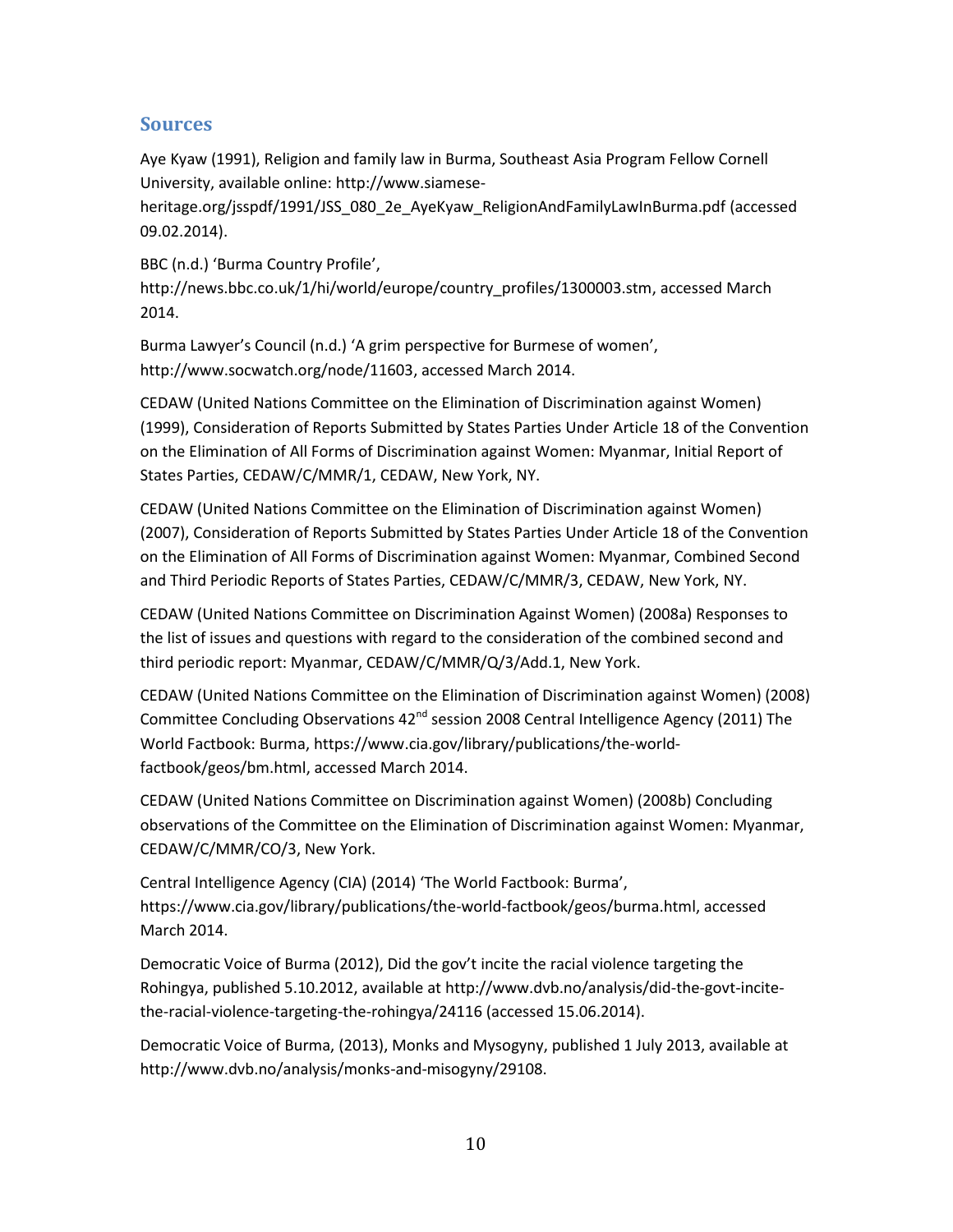Global Justice Centre (2008), 'Supplementary Legal Points of Order: Security Council Resolutions 1325 and 1820 and their Application to the CEDAW Committee's Review of Myanmar/Burma during the 42nd Session',

[http://tbinternet.ohchr.org/Treaties/CEDAW/Shared%20Documents/MMR/INT\\_CEDAW\\_NGO\\_](http://tbinternet.ohchr.org/Treaties/CEDAW/Shared%20Documents/MMR/INT_CEDAW_NGO_MMR_42_9677_E.pdf) [MMR\\_42\\_9677\\_E.pdf,](http://tbinternet.ohchr.org/Treaties/CEDAW/Shared%20Documents/MMR/INT_CEDAW_NGO_MMR_42_9677_E.pdf) accessed March 2014.

Global Justice Centre (2012), 'The 2008 Constitution Breaches Myanmar/Burma's Binding Obligations under International Law Including the United Nation's Charter', November 2012, http://globaljusticecenter.net/index.php?option=com\_mtree&task=att\_download&link\_id=165 &cf id=34, accessed March 2014.

Government of Myanmar, Constitution of the Republic of the Union of Myanmar (2008)

Inter-Parliamentary Union (IPU) (2013), 'Women in Parliament: All Countries on National Parliaments', IPU: Geneva, [http://www.ipu.org/wmn-e/classif.htm,](http://www.ipu.org/wmn-e/classif.htm) accessed March 2014.

James, H.(2005), Governance and Civil Society in Myanmar. Education, health, and environment, London/ New York: RoutledgeCurzon.

Klemens Ludwig (2014), Vielfalt als Konflikt und Chance: Myanmars Ethnografie, p.46f., In: Ute Köster, Phuong Le Trong, Christina Grein (ed.s), Handbuch Myanmar. Gesellschaft, Politik, Wirtschaft, Kultur, Entwicklung, Berlin: Horlemann.

Lonely Planet (2012), Welcome to Myanmar, p.24, Lonely Planet Publications Pty Ltd, available a[t http://vuonlen089.files.wordpress.com/2013/04/lonely-planet-myanmar-burma-11](http://vuonlen089.files.wordpress.com/2013/04/lonely-planet-myanmar-burma-11-edition.pdf) [edition.pdf.](http://vuonlen089.files.wordpress.com/2013/04/lonely-planet-myanmar-burma-11-edition.pdf)

Loose, S. (Ed.) (2011), Myanmar (Burma), 4th edition, Berlin: Stefan Loose, p.435f. (in German language).

Minoletti, P. (2014), Women's Participation in the Subnational Governance of Myanmar, Myanmar Development Resource Institute's Centre for Economic and Social Development (MDRI-CESD)/ The Asia Foundation, Subnational Governance in Myanmar Discussion Paper Series, Discussion paper No. 3, June 2014.

MWAF (Myanmar Women's Affairs Federation) (n.d.), 'Rights of Myanmar Women Endowed by Myanmar Customs and Traditions', MWAF, Yangon,

[http://www.mwaf.org.mm/Activities/Paper%20Read/Eng8.pdf,](http://www.mwaf.org.mm/Activities/Paper%20Read/Eng8.pdf) accessed March 2014.

National Geographic (2014), Myanmar's Tourism Book endangers Fragile Ecosystems, Available a[t http://news.nationalgeographic.com/news/2014/04/140407-myanmar-tourism-inle-](http://news.nationalgeographic.com/news/2014/04/140407-myanmar-tourism-inle-)

lake-pollution-fish-environment/ (accessed 15.06.2014).

Ni Hla, Nwe, Psychological Trauma of Rape Victims, Ph.D. dissertation, 2006, cited in the Report on the Situation Analysis of Population and Development, Reproductive Health and Gender in Myanmar,United Nations Population Fund, Bangkok, 2010.

Nilar Kyu et al. (2005) 'Prevalence, antecedent causes and consequences of domestic violence in Myanmar', Asian Journal of Social Psychology (2005) 8: 244–271.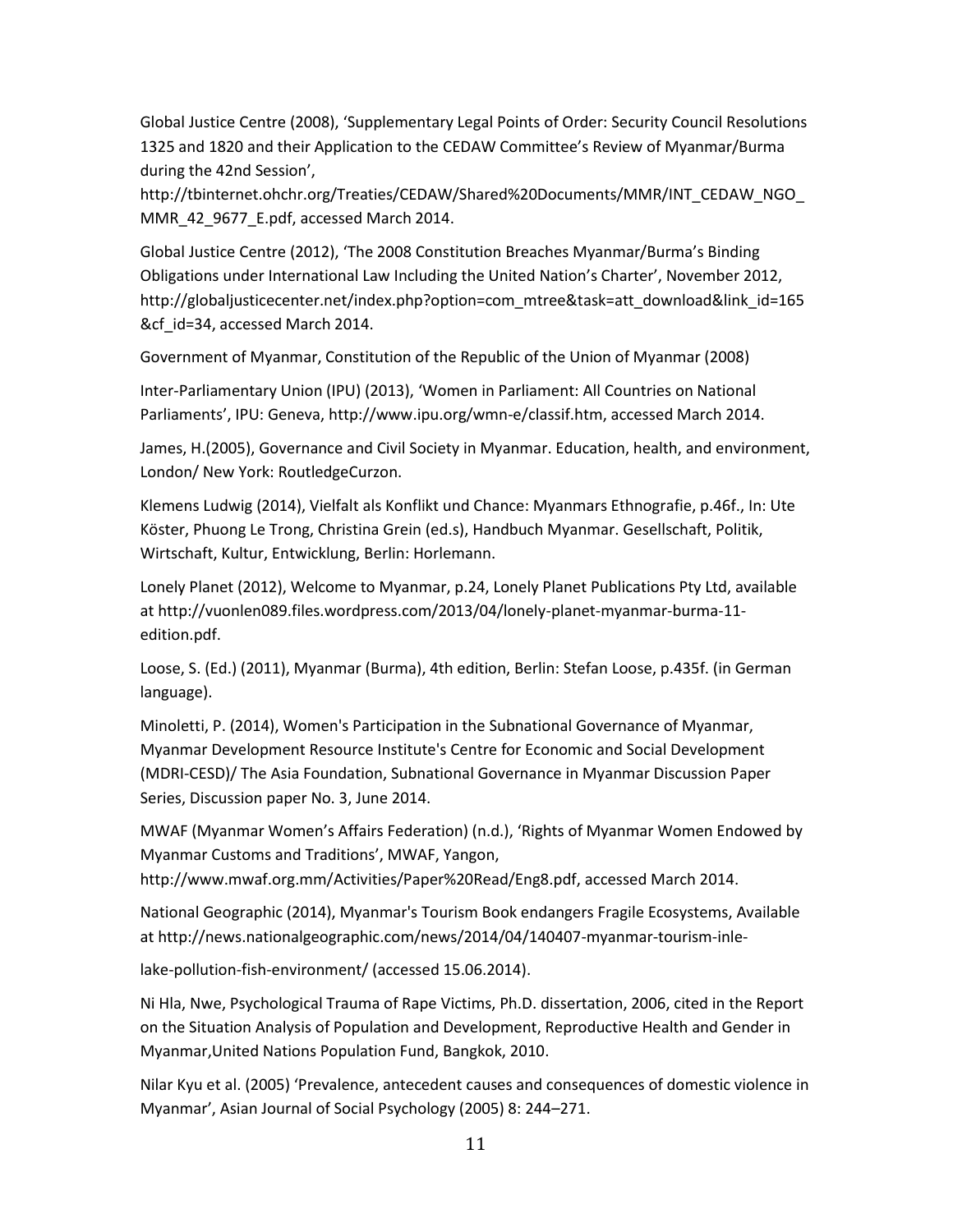Local Resource Centre (2012), A Review of the Operational Space and Opportunities for Civil Society Organizations in Myanmar, Myanmar *(unpublished).*

Palaung Women's Organisation (2011) 'Voices for Change: Domestic Violence and Gender Discrimination in the Palaung area', Thailand,

http://www.palaungwomen.com/Report/Voices%20for%20Change\_English%20report.pdf, accessed March 2014.

Pa Thang Khan Dal (2013), 'Zomi's Culture, Tradition, Customs, Manners & Kam Hau's Code' (second edition), Tonzang (*unofficial translation of Kam Hau Code by Lian Pau Sian*), Yangon).

Pistor, N. (2013), Gender equality in Danu Self-Administered Zone and proposed activities for development. Report, **(**unpublished), for: Institute for International Development Myanmar, Danu SAZ Regional Development Plan, funded by GIZ Myanmar).

Pistor, N. (2014), Chin State Project. Field report: Gender Equality, (unpublished), for: Institute for International Development Myanmar, Chin State Regional Comprehensive Development Plan and Local Social Plan, Project funded by UNICEF and DANIDA).

Smith, M. (2002), Burma (Myanmar): The Time for Change, Minority Rights Group International, London, p.6UN (2012), 'World Marriage Data 2012', UN Department of Economic and Social Affairs, Population Division, New York, NY,

[http://www.un.org/esa/population/publications/WMD2012/MainFrame.html,](http://www.un.org/esa/population/publications/WMD2012/MainFrame.html) accessed March 2014.

Special Rapporteur Sérgio Pinheiro (2006), 'Report of the Situation of Human Rights in Myanmar', U.N Doc. A/CN.4/2006/34, February 7, 2006.

The Irrawaddy (2013) 'Burma Launches National Plan to Empower Women', October 7, 2013, http://www.irrawaddy.org/burma/burma-launches-national-plan-empower-women.html, (accessed March 2014).

The Irrawady (2013), Civil Society and MPs Draft 'Progressive' Association Registration Law, 21 October 2013[, http://www.irrawaddy.org/burma/csos-mps-draft-progressive-association](http://www.irrawaddy.org/burma/csos-mps-draft-progressive-association-registration-law.html)[registration-law.html](http://www.irrawaddy.org/burma/csos-mps-draft-progressive-association-registration-law.html) (accessed August 2014).

UN (2012b), 'World Contraceptive Use 2012', http://www.un.org/esa/population/publications/WCU2012/MainFrame.html, accessed March 2014.

United Nations Human Rights Council (2010a) Summary prepared by the Office of the High Commissioner for Human Rights in accordance with paragraph 15 (c) of the annex to Human Rights Council resolution 5/1: Myanmar, A/HRC/WG.6/10/MMR/3, Geneva.

United Nations Human Rights Council (2010b) Summary prepared by the Office of the High Commissioner for Human Rights in accordance with paragraph 15 (b) of the annex to Human Rights Council resolution 5/1: Myanmar, A/HRC/WG.6/10/MMR/2, Geneva.